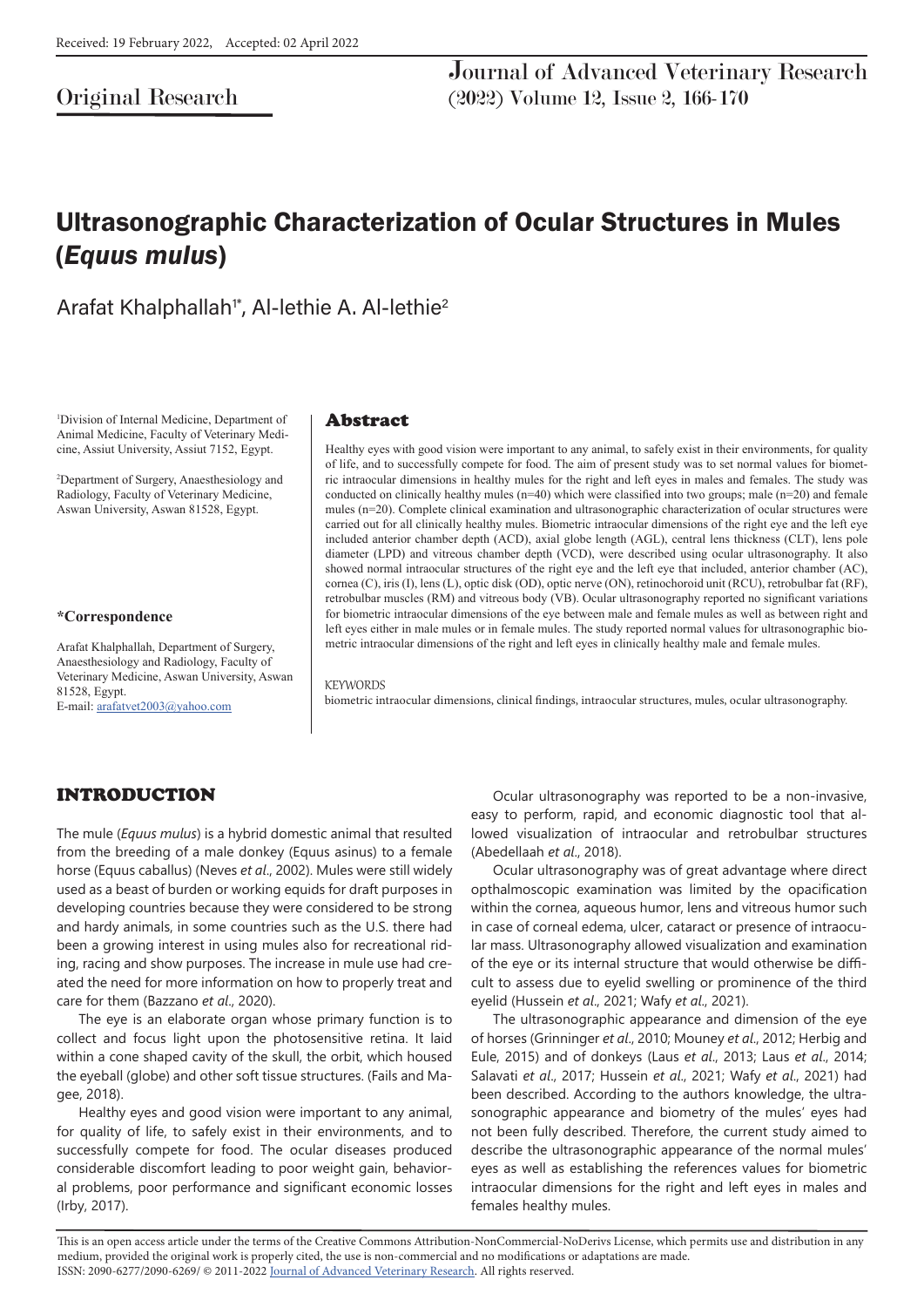## MATERIALS AND METHODS

### *Ethical guidelines*

All experimental protocols were approved by Institutional Animal Care and Use Committee guidelines of Assiut University and Aswan University, Egypt that was in agreement with the Guide for Laboratory Animals Use and Care of the National Institutes of Health in USA (NIH publication No. 86-23, revised 1996).

### *Animals*

The experiment was conducted on clinically healthy forty adult native Egyptian mules (Equus mulus) used for working purpose and belonged to private owners in Assiut governorate, Egypt. They belonged to both genders i.e. twenty males and twenty female mules. The animals age ranged between 5 to 8 years and their weight ranged between 260 and 350 kg. The mules were housed during the experiment under hygienic and sanitary protocol in clean stables and fed a balanced diet of mixed grain with hay and free access to water. No abnormalities were noted on the examined mules during the study.

#### *Clinical examination*

Clinical examination included mainly body temperature, pulse rate, respiratory rate, lymph nodes, mucous membranes, signs of dehydration and capillary refill time (CRT) were examined in all mules according to Garba *et al*. (2015).

### *Eye Ultrasonography*

Ultrasonography was performed using an ultrasound machine (MyLabOne VET, Esaote, Italy) with a 5 to 11 MHz linear probe according to Hussein *et al*. (2021) and Wafy *et al*. (2021). The ultrasonographic examination was conducted on the left and right eyes in horizontal and vertical planes whereas the transducer was applied perpendicularly to the corneoscleral limbus by trans- palpebral technique after applying sufficient lubricant and under minimal pressure on the eye. The probe was applied on the eyelids with no or minimal pressure to get images of the ocular globe of both right and left eye. Several ocular parameters were evaluated by the ultrasound software including: anterior chamber depth (ACD) which measured from the cornea to the anterior surface of the lens capsule, central lens thickness (CLT), vitreous chamber depth (VCD), from the posterior surface of the lens capsule to the beginning of the retrobulbar region, axial globe length (AGL) or the meridian diameter, anterior-posterior axis from the cornea to the beginning of the retrobulbar region and lens pole diameter (LPD). After completion of the procedure the eyes were rinsed off with normal saline solution to remove coupling gel. All these measurements were taken by the same investigator.

### *Statistical analysis*

All statistical analyses were performed using computer software (SPSS version 17.0, Chicago, USA). The data obtained were analyzed by independent-sample or paired t-test. The significance of differences between mean values at male and female mules or between the means at right eye dimensions and left eye dimensions was evaluated by Dunnett's test at P<0.05.

## RESULTS

#### *Clinical findings*

All investigated mules of both groups exhibited normal body temperature, appetite and lymph nodes with absence of ataxia, diarrhea, cough and abnormal lung sounds. Signs of dehydration and mucous membranes paleness were not observed. The investigated mules had normal CRT (Table 1). The body temperature, pulse rate and respiration showed no significant changes (P>0.05) between male mules and female mules as shown in Table 1.

| Table 1. Mean values $(M\pm SD)$ of temperature, pulse and respiration in male |  |  |
|--------------------------------------------------------------------------------|--|--|
| mule group ( $n=20$ ) and female mule group ( $n=20$ ).                        |  |  |

| Groups      | Temperature      | Pulse (Beat/min) | Respiration (/min) |
|-------------|------------------|------------------|--------------------|
| Male mule   | $37.36\pm0.31$   | $31.03 \pm 2.66$ | $12.63 \pm 2.08$   |
| Female mule | $37.62 \pm 0.24$ | $33.11 \pm 3.43$ | $14.26 \pm 3.11$   |
|             |                  |                  |                    |

\*Significant when the values at male group compared with those of female mule group  $(*p<0.05)$ 

### *Ocular ultrasonographic findings*

The technique of ocular ultrasonographic examination was feasible and all mules were tolerant to ultrasound examination of the eye without sedation or general anesthesia. Although the obtained images of the horizontal and vertical planes were similar, acquisition of the interpretable sonograms was more easily done in horizontal planes.

The ocular sonograms of all animals showed that the hyper echoic region represented the cornea, anterior lens capsule, posterior lens capsule and retino-choroid sclera complex. The cornea was represented as a thin hyperechogenic curved line that can be slightly flattened by exerting gentle pressure over the transducer. The anterior lens capsule was imaged as an echogenic convex line, the posterior lens capsule was visualized as as an echogenic concave line, and the lens in between was imaged as anechoic part. The posterior pole of the eye which included retina, choroid and the sclera could not be differentiated ultrasonographically and was identified as a hyper-echogenic convex structure. The iris appeared as moderately echogenic structures located abaxially to the lens.



Fig. 1. Transpalpebral B-mode ultrasonographic scan of a 6 years-old mule obtained in horizontal plane using 10 MHz linear array transducer showed normal intraocular structures of the right eye (Fig.1a) and the left eye (Fig. 1b). AC, anterior chamber; C, cornea; I, iris; L, lens; OD, optic disk; ON, optic nerve; RCU, retinochoroid unit; RF, retrobulbar fat; RM, retrobulbar muscles; VB, vitreous body.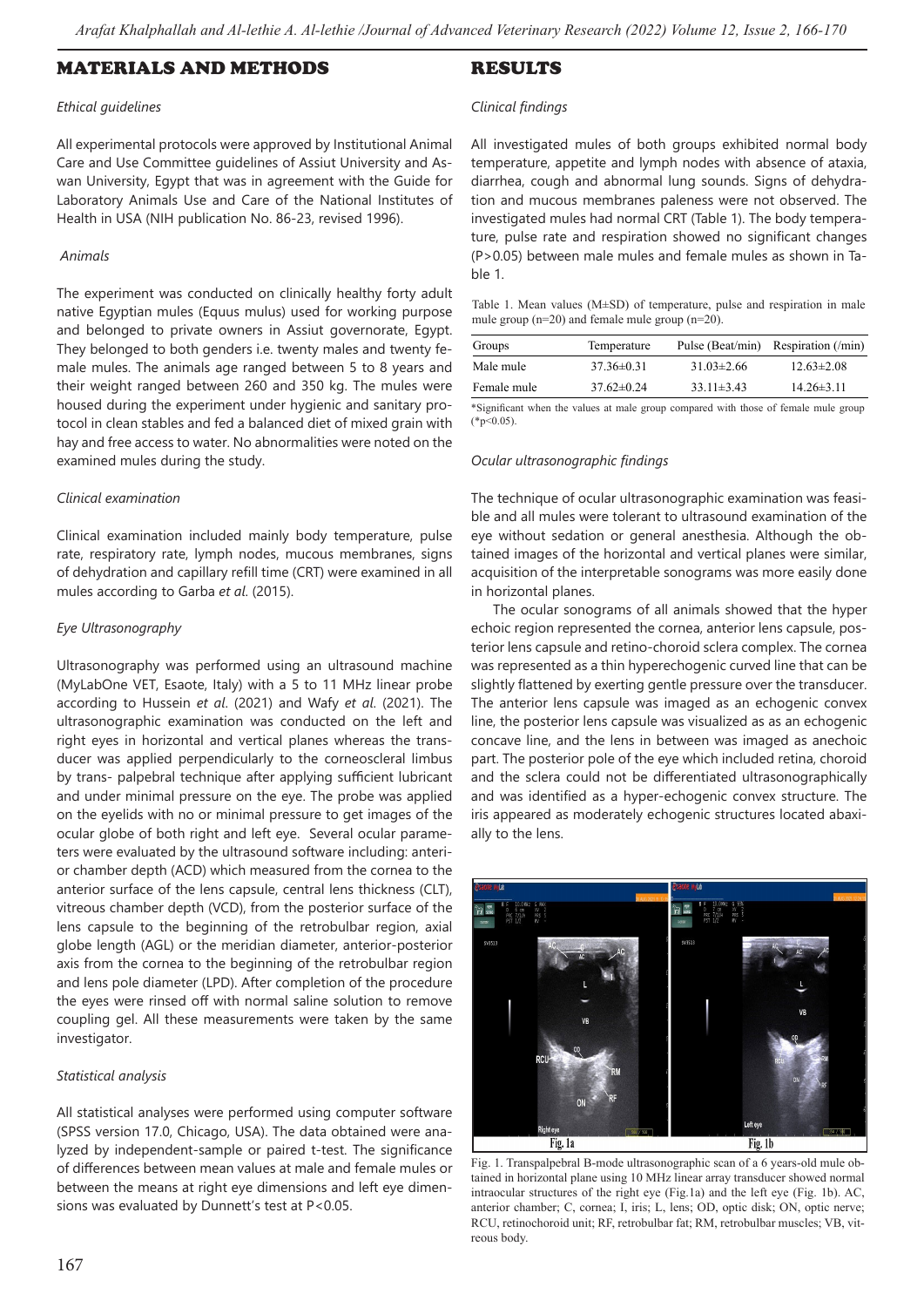The lens cortices and center (nucleus) as well as the aqueous and vitreous humors, were visualized as anechoic. The optical disc was identified as more echogenic area at the posterior ocular wall (Fig.1).

Biometric measurements of mules intraocular dimensions were reported in Tables 2-6 whereas they described dimensions of AGL, ACD, CLT, LPD and VCD. Biometric measurements of ocular dimensions of mules' eye revealed no significant changes either for AGL, ACD, CLT, LPD or VCD between eyes (i.e. right eye or left eye) of male mules and those of female mules (i.e. right eye or left eye). No significant changes were also reported between the right eye and the left eyes for these intraocular measurement either in male mules or female mules (Fig.2).

Table 2. Mean values (M±SD) of ultrasonographic parameters of the right eye and left eye structures in mixed mule group (n=40)

| Groups   | ACD<br>(mm) | CLT<br>(mm)                                                            | <b>VCD</b><br>(mm) | AGL<br>(mm) | LPD.<br>(mm)     |
|----------|-------------|------------------------------------------------------------------------|--------------------|-------------|------------------|
|          |             | Right eye $3.97\pm0.37$ 11.1 $\pm0.71$ 19.83 $\pm1.46$ 36.97 $\pm1.59$ |                    |             | $17.58 \pm 0.78$ |
| Left eye |             | $3.92\pm0.35$ 11.20 $\pm$ 0.64 19.64 $\pm$ 1.57 36.71 $\pm$ 1.84       |                    |             | $17.36 \pm 0.74$ |

 ACD: Anterior chamber depth. CLT: Central lens thickness. VCD: Vitreous chamber depth. AGL: Axial globe length. LPD: Lens pole diameter. \*Significant when the values at right eye group compared with those of left eye ( $*$ p<0.05).

Table 3. Mean values (M±SD) of ultrasonographic parameters of the eye structures in male mule group (n=20)

| Groups    | ACD<br>(mm)     | CLT<br>(mm) | VCD<br>(mm)                                                         | AGL<br>(mm) | LPD.<br>(mm) |
|-----------|-----------------|-------------|---------------------------------------------------------------------|-------------|--------------|
| Right eye | $3.89 \pm 0.38$ |             | $10.98\pm0.70$ $19.94\pm1.50$ $36.56\pm1.59$ $17.43\pm0.89$         |             |              |
| Left eye  | $3.95 \pm 0.27$ |             | $11.02 \pm 0.50$ $19.57 \pm 1.51$ $37.22 \pm 1.88$ $17.04 \pm 0.71$ |             |              |

ACD: Anterior chamber depth. CLT: Central lens thickness. VCD: Vitreous chamber depth. AGL: Axial globe length. LPD: Lens pole diameter. \*Significant when the values at right eye compared with those of left eye group (\*p<0.05).

Table 4. Mean values ( $M\pm SD$ ) of ultrasonographic parameters of the eye structures in female mule group (n=20)

| Groups    | <b>ACD</b><br>(mm) | CLT<br>(mm)                                                         | <b>VCD</b><br>(mm)                                          | AGL<br>(mm) | LPD.<br>(mm) |
|-----------|--------------------|---------------------------------------------------------------------|-------------------------------------------------------------|-------------|--------------|
| Right eye | $4.04 \pm 0.37$    | $11.22 \pm 0.73$ $19.72 \pm 1.49$ $37.38 \pm 1.55$ $17.72 \pm 0.66$ |                                                             |             |              |
| Left eye  | $3.89 \pm 0.42$    |                                                                     | $11.37\pm0.74$ $19.71\pm1.71$ $36.19\pm1.75$ $17.68\pm0.65$ |             |              |

ACD: Anterior chamber depth. CLT: Central lens thickness. VCD: Vitreous chamber depth. AGL: Axial globe length. LPD: Lens pole diameter. \*Significant when the values at right eye compared with those of left eye group ( $*$ p<0.05).

Table 5. Mean values (M±SD) of ultrasonographic parameters of the right eye structures in male mule (n=20) and female mule group (n=20)

| Groups                                                                                | ACD-R<br>(mm) | CLT-R<br>(mm)                                                             | VCD-R<br>(mm) | AGL-R<br>(mm) | LPD-R<br>(mm) |
|---------------------------------------------------------------------------------------|---------------|---------------------------------------------------------------------------|---------------|---------------|---------------|
| male mule                                                                             |               | $3.89\pm0.38$ $10.98\pm0.70$ $19.94\pm1.50$ $36.56\pm1.59$ $17.43\pm0.89$ |               |               |               |
| female mule $4.04\pm0.37$ $11.22\pm0.73$ $19.72\pm1.49$ $37.38\pm1.55$ $17.72\pm0.66$ |               |                                                                           |               |               |               |

ACD-R: Anterior chamber depth of the right eye. CLT-R: Central lens thickness of the right eye. VCD-R: Vitreous chamber depth of the right eye. AGL-R: Axial globe length of the right eye. LPD-R: Lens pole diameter of the right eye. \*Significant when the values of right eye dimensions at male group compared with those of female mule group (\*p<0.05).

Table 6. Mean values (M±SD) of ultrasonographic parameters of the left eye structures in male mule (n=20) and female mule group (n=20)

| Groups    | $ACD-L$<br>(mm) | CLT-L<br>(mm) | VCD-L<br>(mm)                                                                                 | $AGL-L$<br>(mm) | LPD-L<br>(mm) |
|-----------|-----------------|---------------|-----------------------------------------------------------------------------------------------|-----------------|---------------|
| male mule |                 |               | $3.95\pm0.27$ $11.02\pm0.50$ $19.57\pm1.51$ $37.22\pm1.88$ $17.04\pm0.71$                     |                 |               |
|           |                 |               | female mule $3.89\pm0.42$ 11.37 $\pm$ 0.74 19.71 $\pm$ 1.71 36.19 $\pm$ 1.75 17.68 $\pm$ 0.65 |                 |               |

ACD-L: Anterior chamber depth of the left eye. CLT-L: Central lens thickness of the left eye. VCD-L: Vitreous chamber depth of the left eye. AGL-L: Axial globe length of the left eye. LPD-L: Lens pole diameter of the left eye. \*Significant when the values of left eye dimensions at male group compared with those of female mule group (\*p<0.05).



Fig. 2. Transpalpebral B-mode ultrasonographic scan of a 6 years-old mule obtained in horizontal plane using 10 MHz linear array transducer. It showed biometric intraocular dimensions of the right eye (Fig.2a) and the left eye (Fig. 2b). ACD, anterior chamber depth; AGL, axial globe length; CLT, central lens thickness; LPD, lens pole diameter; VCD, vitreous chamber depth.

## DISCUSSION

Given the stoic nature of donkeys and their hybrids, it was important to consider the significance of diagnostic testing modalities that could provide objective health status information beyond the basic physical examination findings. However, clinical pathology assays were also fraught with significant limitations because the results for donkeys, mules, and hinnies could be difficult to interpret, and transference of data from the horse is not always applicable (Goodrich and Behling-Kelly, 2019).

All investigated mules of both groups throughout the present work exhibited normal body temperature, appetite and lymph nodes with absence of ataxia, diarrhea, cough and abnormal lung sounds. Dehydration signs and mucous membranes paleness were not reported as well as clear improvement of CRT were reported in all animals. The body temperature, pulse rate and respiration showed no significant changes between male mules and female mules whereas they were within the references ranges reported by Gore *et al*. (2008); Garba *et al*. (2015).

Ocular ultrasonography is a safe, non-invasive and painless method of examining intraocular and retrobulbar structures that might be undetectable using ordinary light sources or ophthalmoscopy, especially whenever opacity of the transmitting media of the eye (cornea, aqueous humor, lens and vitreous humor) prevented a complete ophthalmic examination (Soroori *et al*., 2009).

To the best of the authors' knowledge, there had been no study in veterinary medical literature about the ultrasonographic appearance and biometry of the normal mules' eyes, obtaining these measurements would serve as a base from which clinical examination of the mules' eyes might be done and could be a benchmark to diagnose some of the diseases and eye problems of mules. In the present study, all mules withstood eye ultrasound without sedation or general anesthesia. This was in agreement with the findings of Tripathi *et al*. (2018). Thus, sedation and general anesthesia, did not appear necessary in this circumstance. Therefore, anesthetic risks and additional costs were eliminated.

There are two techniques for ocular ultrasonography, transpalpebral through the eyelids and trasnscorneal which involves the transducer and coupling gel being applied directly to the corneal surface (Vali and Razeghi, 2019). In the current study, transpalpebral ultrasonography was performed to describe the normal intraocular morphology and to obtain normal echobiometric indices as previously done by Soroori *et al*. (2009); Hussein *et al*. (2021). However trans-corneal technique was used by Valentini *et al*. (2014); Tripathi *et al*. (2018). Although the trans-corneal technique produced high image quality; its main limitations included that the technique carried a risk of corneal damage, the acoustic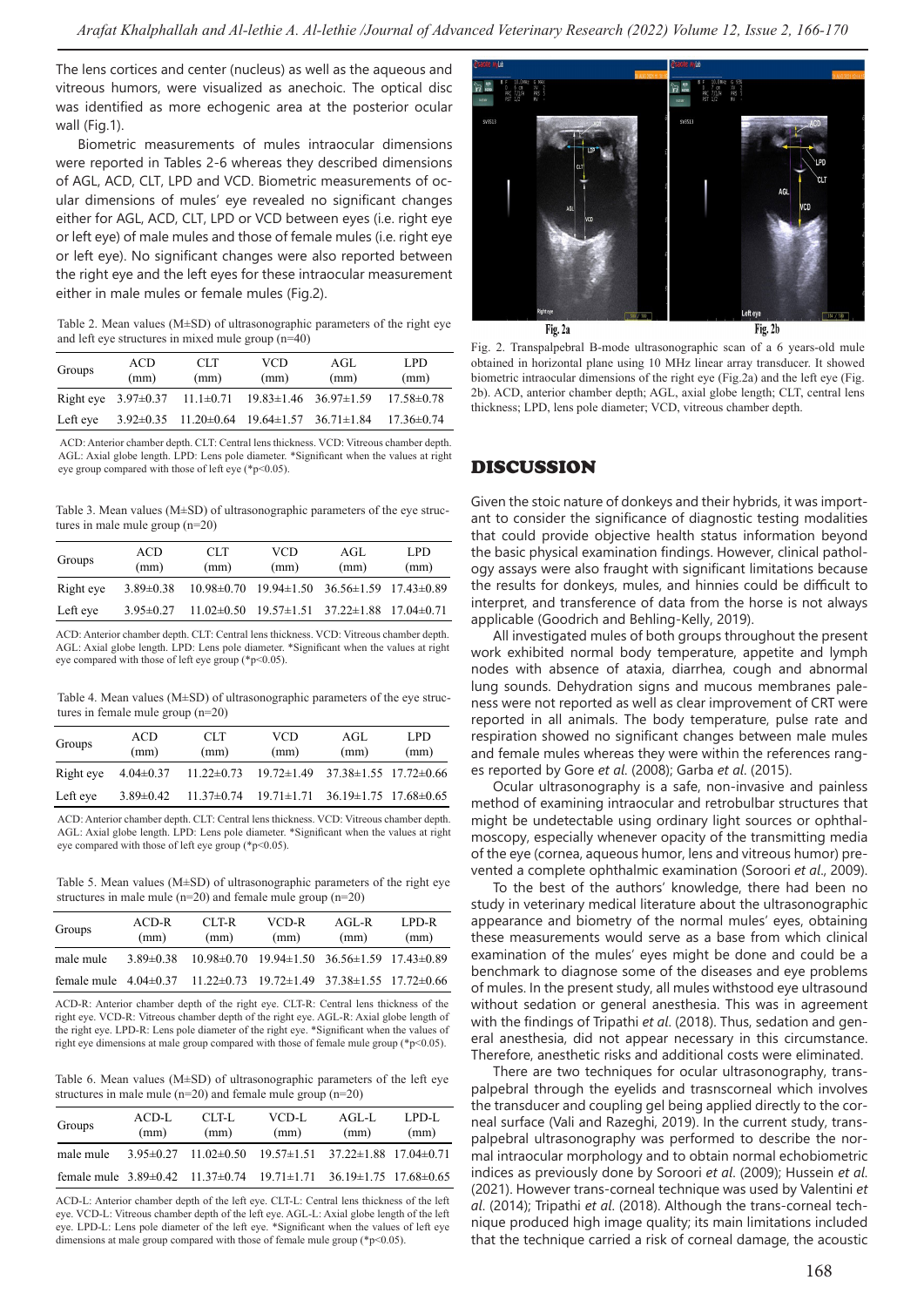gel needed to be sterile, nonirritant and water soluble and this technique less well tolerated by the animal and usually necessitated the use of topical anesthetic drops and sedation (Valentini *et al*., 2010). The transpalpebral approach was well tolerated by the animals, and it allowed for the acquisition of well-defined non deformed images because minimal or no probe pressure was applied on the eyes and this technique may be desirable where the possibility exists of further damage to the cornea through direct probe contact (Hakim *et al*., 2021). The only disadvantage of transpalpebral scanning was the artifacts that might be generated by the eyelids (Hallowell and potter, 2010).

Generally, there was no difference was found in the ultrasonographic appearance of ocular structures between mules in the current study and between those in horses (Grinninger *et al*.,2010; Mouney *et al*., 2012; Herbig and Eule, 2015) and in donkeys (Laus *et al*. 2013; Laus *et al*., 2014; Salavati *et al*., 2017; Hussein *et al*., 2021; Wafy *et al*., 2021). The current study reported that the ocular sonograms of all mules either males or females showed that the hyper echoic region represented the cornea, anterior lens capsule, posterior lens capsule and retino-choroid sclera complex. The cornea was represented as a thin hyperechogenic curved line that can be slightly flattened by exerting gentle pressure over the transducer. The anterior lens capsule was imaged as an echogenic convex line, the posterior lens capsule was visualized as an echogenic concave line, and the lens in between was imaged as anechoic part. The posterior pole of the eye which included retina, choroid and the sclera could not be differentiated ultrasonographically and was identified as a hyper-echogenic convex structure. The iris appeared as moderately echogenic structures located abaxially to the lens. The lens cortices and center (nucleus) as well as the aqueous and vitreous humors, were visualized as anechoic. The optical disc was imaged as more echogenic area at the posterior ocular wall.

In the present study, biometric measurements of mules intraocular dimensions (AGL, ACD, CLT, LPD and VCD) were reported for the right and left eyes in both healthy male and female mules. These biometric measurements of ocular dimensions of mules' eye revealed no significant changes either for AGL, ACD, CLT, LPD or VCD between eyes (i.e. right eye or left eye) of male mules and those of female mules (i.e. right eye or left eye). No significant changes were also reported between the right eye and the left eyes for these intraocular measurement either in male mules or female mules. Similar findings were stated in bovine and equine (Tripathi *et al*., 2018), horses (Soroori *et al*., 2009), and donkeys (Wafy *et al*., 2021). Moreover, several studies had been conducted on the eye ultrasonography in different breeds of horses and different values had previously been reported for equine globe dimensions. The results varied between 3.0 and 6.8 mm for ACD, between 8.87 and 12.3 mm for CLT, between 17.37 and 24.48 mm for CLT, and between 32.9 and 43.1 mm for AGL (Herbig and Eule, 2015).

The biometric measurements of mules ocular dimensions in the present study tended to be smaller than those in studies involving full-sized horses (Grinninger *et al*., 2010; Mouney *et al*., 2012). On other side, similar values to the current study were reported in American miniature horse (Plummer *et al*., 2003), Caspian miniature horse (Soroori *et al*., 2009) and donkeys (Laus *et al*., 2013; Laus *et al*., 2014; Salavati *et al*., 2017; Wafy *et al*., 2021). The study provided the normal ultrasonographic guide (Echobiometry measurements) of the mules' eye by using a widely available and valuable diagnostic tool (ultrasonographic machine), which provided well standard line acquaintance for the study of pathologic conditions affecting the ocular components of mules. The study reported normal values for ultrasonographic biometric intraocular dimensions of the right eye and the left eyes either in clinically healthy male mules or female mules. Although many similarities for intraocular ultrasonographic findings were reported between horses, mules and donkeys, the use of biometric intraocular dimensions of the horse or those of donkeys to evaluate those of the mules might not be appropriate.

## CONCLUSION

The study provides the normal ultrasonographic guides (Echobiometry measurements) of the mules' eye by using a widely available and valuable diagnostic tool (ultrasonographic machine), which provided well standard line acquaintance for the study of pathologic conditions affecting the ocular components of mules. The study reports normal values for ultrasonographic biometric intraocular dimensions of the right eye and the left eyes either in clinically healthy male and female mules.

## ACKNOWLEDGMENTS

The authors greatly acknowledged the Division of Internal Veterinary Medicine, Department of Animal Medicine, Faculty of Veterinary Medicine, Assiut University, Egypt for provision of ultrasound machine to carry out the present study.

## CONFLICT OF INTEREST

Authors declared that no conflict of interest exists.

## REFERENCES

- Abedellaah, B.A., Sayed, R.K., Al-lethie A.A., 2018. Ultrasonographic appearance of the dog's eye with reference to the morpho-histological formation. Indian J. Vet. Surg. 39, 92-95.
- Bazzano, M., Di Salvo, A., Diaferia, M., Veronesi, F., Galarini, R., Paoletti, F., Tesei, B., McLean, A., Veneziano, V., Laus, F., 2020. Anthelmintic Efficacy and Pharmacokinetics of Ivermectin Paste after Oral Administration in Mules Infected by Cyathostomins. Animals (Basel) 10, 934.
- Fails, A.D., Magee, C., 2018. Sense organ. In: Anatomy and Physiology of Farm Animals. 8th ed. Wiley-Blackwell. Blackwell Publishing Ltd. Iowa. USA. Pp. 245-251.
- Garba, U.M., Sackey, A.K.B., Idris, L.A., Esievo, K.A.N., 2015. Baseline vital, haematological and serum biochemical parameters of donkeys. J. Vet. Med. Anim. Health 7, 94-98.
- Goodrich, E.L., Behling-Kelly, E.,2019. Clinical Pathology of Donkeys and Mules. Vet. Clin. North Am. Equine Pract. 35, 433-455.
- Gore, T., Gore, P., Giffin, J.M., 2008. Normal physiological data. In: Horse Owner's Veterinary Handbook. 3rd ed. Howell Book House. Wiley Publishing Inc. Hoboken. New Jersey. USA. pp. 619-624.
- Grinninger, P., Skalicky, M., Nell, B., 2010. Evaluation of healthy equine eyes by use of retinoscopy, keratometry, and ultrasonographic biometry. Am. J. Vet. Res. 71, 677–681.
- Hakim, A., Parrah, J.U., Handoo, N., Mir A.Q., Dar, M.U., Qureshi, B., 2021. Ocular ultrasonography and echobiometry in sheep. Turk. J. Vet. Anim. Sci. 45, 221-228.
- Hallowell, G., Potter, T., 2010. Practical guide to ocular ultrasonography in horses and farm animals. In Pract. 32, 90–96.
- Herbig, L.E., Eule, J.C., 2015. Central corneal thickness measurements and ultrasonographic study of the growing equine eye. Vet. Ophthalmol. 18, 462–671.
- Hussein, K.H., Elmeligy, E., Khalphallah, A., Al-Lethie, A.A., 2021. Effect of Topical Cyclopentolate 1% on Ocular Ultrasonographic Features, Intraocular Pressure, Tear Production, and Pupil Size in Normal Donkeys (Equus Asinus). J. Equine Vet. Sci. 104, 103700.
- Irby, N.L. ,2017. Surgery of the Eyes. In: Fubini S.L. and Ducharme, N.G. (Eds). Farm animal surgery. 2nd ed. WB Saunders Company. Elsevier. Philadelphia. Pennsylvania. pp. 145- 173.
- Laus, F., Paggi, E., Faillace, V., Marchegiani, A., Spaziante, D., Cerquetella, M., Tesei, B., 2013. Ultrasonographic biometry and relationship with gender, age and weight in healthy donkeys. J. Anim. Vet. Adv. 12, 803-806.
- Laus, F., Paggi, E., Marchegiani, A., Cerquetella, M., Spaziante, D., Faillace, V., Tesei, B., 2014. Ultrasonographic biometry of the eyes of healthy adult donkeys. Vet. Rec. 174, 326.
- Mouney, M.C., Townsend, W.M., Moore, G.E., 2012. Association of height, body weight, age, and corneal diameter with calculated intraocular lens strength of adult horses. Am. J. Vet. Res. 73, 1977–1982.
- Neves, E.S., Chiarini-Garcia, H., Franca, L.R., 2002. Comparative Testis Morphometry and Seminiferous Epithelium Cycle Length in Donkeys and Mules. Biol. Reprod. 67, 247–255.
- Plummer, C.E., Ramsey, D.T., Hauptman, J.G., 2003. Assessment of corneal thickness, intraocular pressure, optical corneal diameter, and axial globe dimensions in Miniature Horses. Am. J. Vet. Res. 64, 661-665.